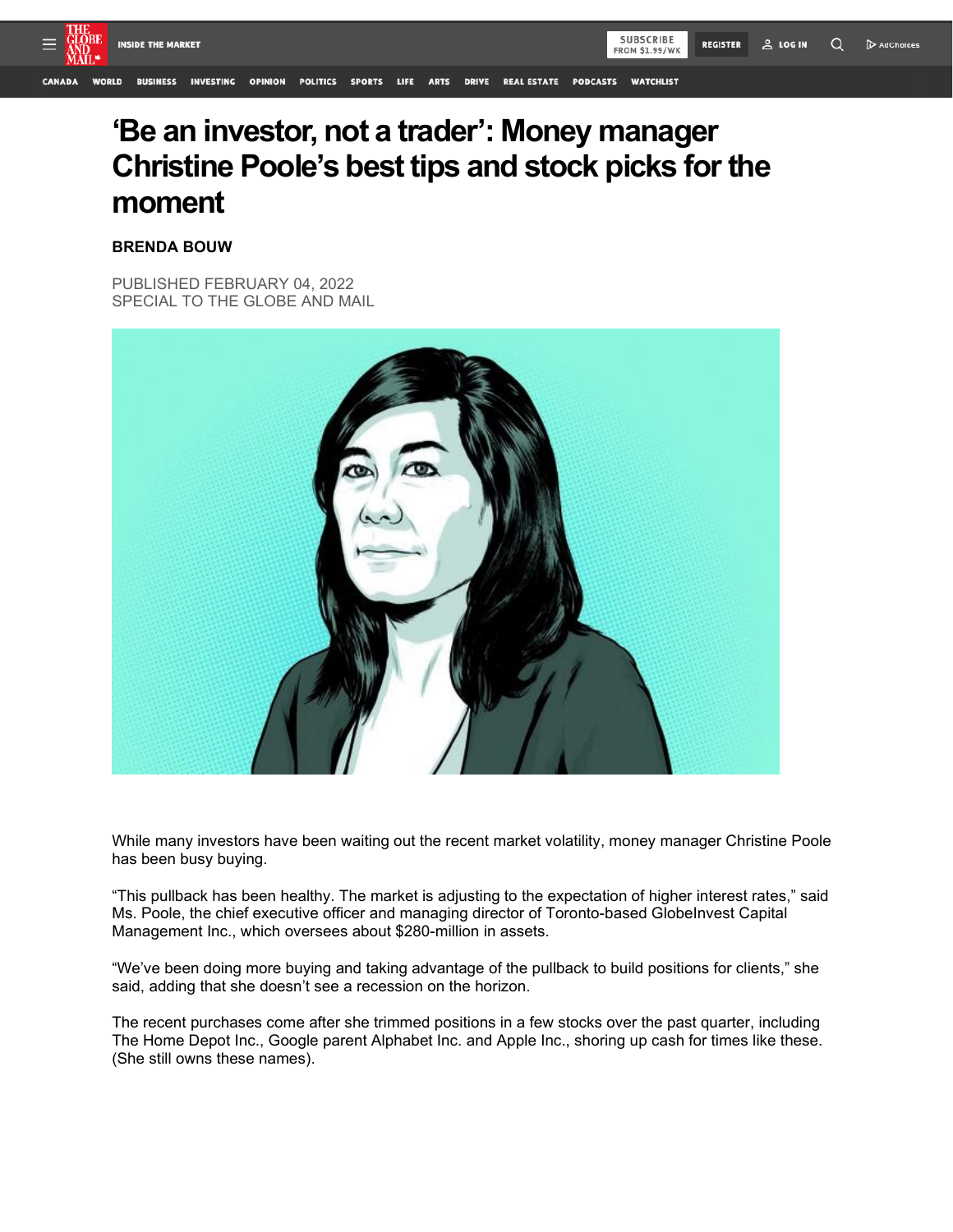

**BUSINESS INVESTING OPINION POLITICS SPORTS** LIFE **ARTS DRIVE** REAL ESTATE PODCASTS **WATCHLIST WORLD** 

GlobeInvest Capital Management has returned just under 27 per cent across its all-equity mandates in 2021, while its compound annualized growth was 11 per cent over the past five years and 10 per cent over the past decade. Ms. Poole notes her client portfolios are managed separately across four different asset allocation strategies.

Globe Investor recently spoke to Ms. Poole about some of her favourite stocks right now, her best and worst stock picks in recent years and investing advice she gives her family.

Her three stock picks include:

TE CONNECTIVITY LTD 144.62 +14.63 (11.25%) **PAST YEAR** FEB. 4, 2022 FEB. 8. 2021

129.99

144.62

**Friday close:** US\$144.62 **One-year return:** 12.9 per cent

Her firm bought shares in this global manufacturer of sensors and electrical connectors in December as a play on the growth of electric vehicles (EVs) and autonomous driving technology. The stock dropped a bit in January after its automotive orders missed expectations, which Ms. Poole saw as an opportunity to buy a bit more.

Management said revenue could be lumpy depending on the supply chain and program wins and encouraged investors to consider long-term growth trends, she said, "which is what we do. We are buying on weakness."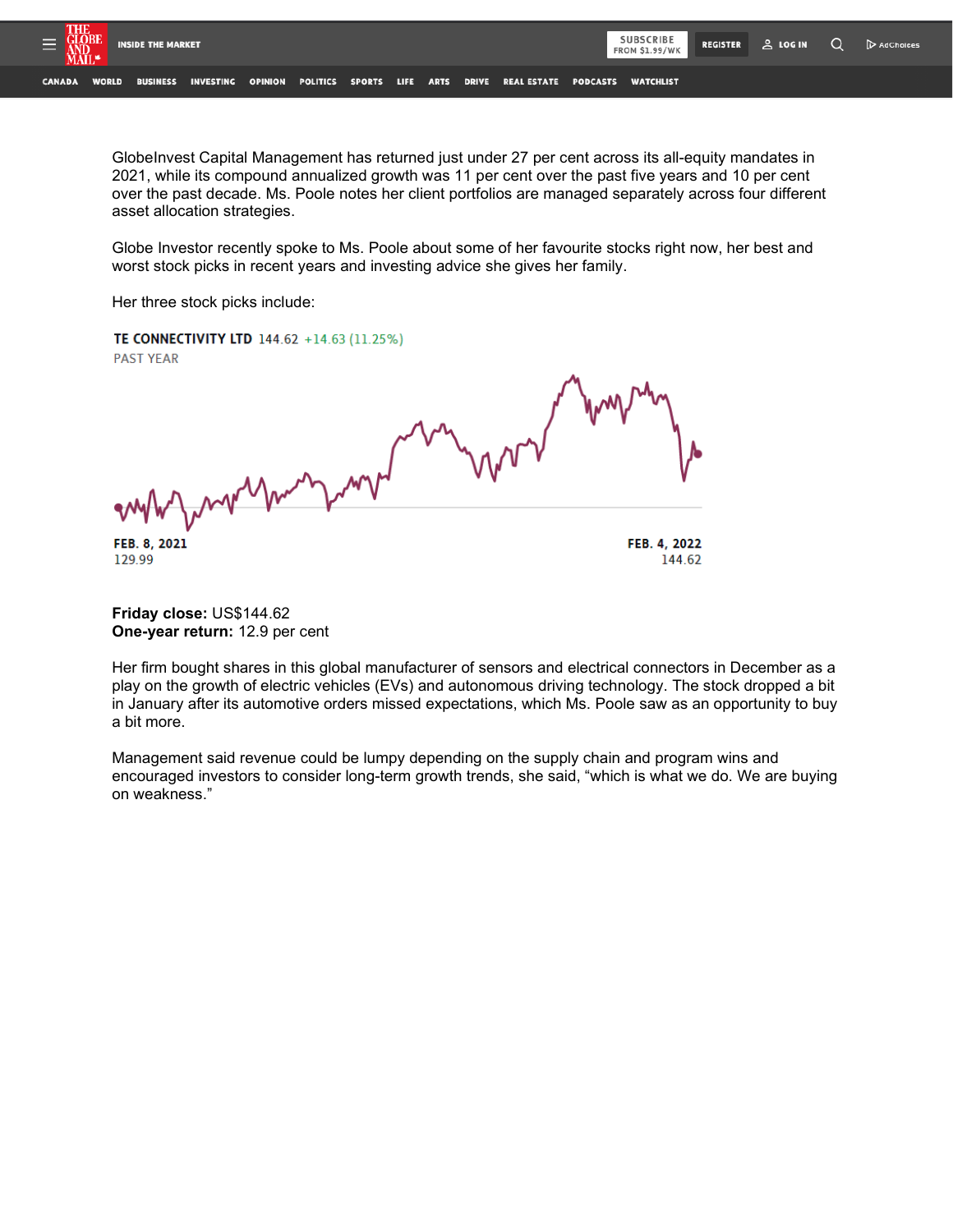| THE<br><b>MAIL*</b>           | <b>INSIDE THE MARKET</b>                                                          |                  |                |                 |               |      |             |              |                    |                 | SUBSCRIBE<br><b>FROM \$1.99/WK</b> | <b>REGISTER</b> | <u>&amp;</u> LOG IN | Q | AdChoices |
|-------------------------------|-----------------------------------------------------------------------------------|------------------|----------------|-----------------|---------------|------|-------------|--------------|--------------------|-----------------|------------------------------------|-----------------|---------------------|---|-----------|
| <b>WORLD</b><br><b>CANADA</b> | <b>BUSINESS</b>                                                                   | <b>INVESTING</b> | <b>OPINION</b> | <b>POLITICS</b> | <b>SPORTS</b> | LIFE | <b>ARTS</b> | <b>DRIVE</b> | <b>REAL ESTATE</b> | <b>PODCASTS</b> | <b>WATCHLIST</b>                   |                 |                     |   |           |
|                               | BROOKFIELD ASSET MANAGEMENT INC CL A LV 69.71 +17.21 (32.78%)<br><b>PAST YEAR</b> |                  |                |                 |               |      |             |              |                    |                 |                                    |                 |                     |   |           |
|                               |                                                                                   |                  |                |                 |               |      |             |              |                    |                 |                                    |                 |                     |   |           |
|                               |                                                                                   |                  |                |                 |               |      |             |              |                    |                 |                                    |                 |                     |   |           |
|                               |                                                                                   |                  |                | M               |               |      |             |              |                    |                 |                                    |                 |                     |   |           |
|                               |                                                                                   |                  |                |                 |               |      |             |              |                    |                 |                                    |                 |                     |   |           |
|                               | FEB. 8, 2021                                                                      |                  |                |                 |               |      |             |              |                    |                 | FEB. 4, 2022                       |                 |                     |   |           |

**Friday close:** \$69.71 **One-year return:** 34.5 per cent

52.50

Ms. Poole's firm is a long-time holder of this large Toronto-based alternative asset manager, which has a mix of infrastructure, real estate, renewables, private equity and reinsurance, and has been adding on the recent dip.

69.71

"Even though interest rates are going up, they're not going to go up to the extent that alternative assets are no longer going to be an attractive investment option," she said. "Brookfield has an excellent track record of generating good returns for their clients."

She also notes the company owns several hard assets with stable cash flows that tend to be indexed to inflation.

WSP GLOBAL INC 169.89 +52.91 (45.23%) **PAST YEAR** FEB. 8, 2021 FEB. 4, 2022 116.98 169.89

**Friday close:** \$169.89 **One-year return:** 44.5 per cent

Her firm first bought this Montreal-based engineering, design and consulting firm in mid-2020, at about \$85, and has been adding on pullbacks.

"We like the sector because of the growth opportunities in the transportation, environment and infrastructure markets," she said, noting that it has been growing both organically and through acquisitions. "They buy well and they integrate well."